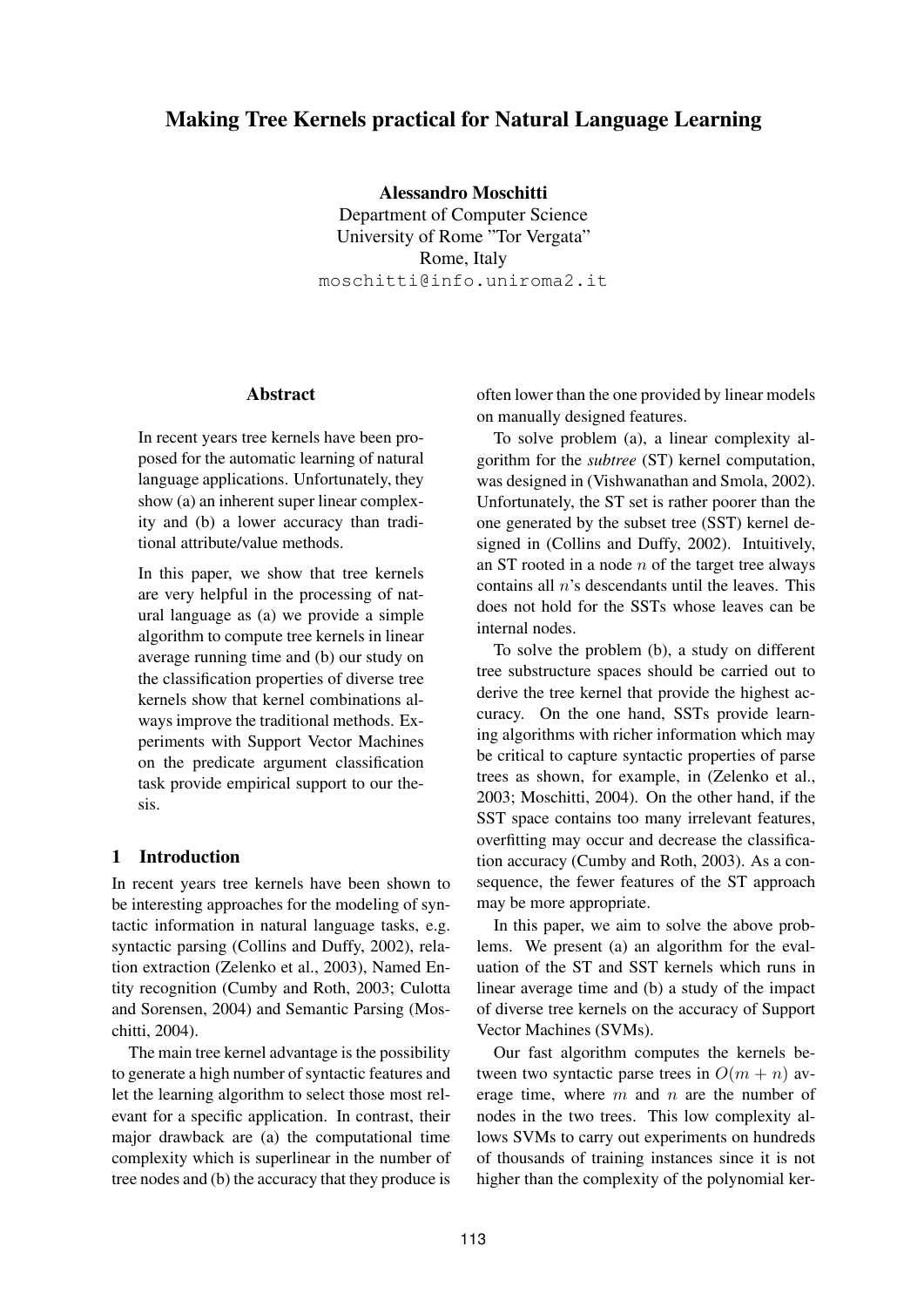nel, widely used on large experimentation e.g. (Pradhan et al., 2004). To confirm such hypothesis, we measured the impact of the algorithm on the time required by SVMs for the learning of about 122,774 predicate argument examples annotated in PropBank (Kingsbury and Palmer, 2002) and 37,948 instances annotated in FrameNet (Fillmore, 1982).

Regarding the classification properties, we studied the argument labeling accuracy of ST and SST kernels and their combinations with the *standard features* (Gildea and Jurafsky, 2002). The results show that, on both PropBank and FrameNet datasets, the SST-based kernel, i.e. the richest in terms of substructures, produces the highest SVM accuracy. When SSTs are combined with the manual designed features, we always obtain the best figure classifier. This suggests that the many fragments included in the SST space are relevant and, since their manual design may be problematic (requiring a higher programming effort and deeper knowledge of the linguistic phenomenon), tree kernels provide a remarkable help in feature engineering.

In the remainder of this paper, Section 2 describes the parse tree kernels and our fast algorithm. Section 3 introduces the predicate argument classification problem and its solution. Section 4 shows the comparative performance in term of the execution time and accuracy. Finally, Section 5 discusses the related work whereas Section 6 summarizes the conclusions.

## **2 Fast Parse Tree Kernels**

The kernels that we consider represent trees in terms of their substructures (fragments). These latter define feature spaces which, in turn, are mapped into vector spaces, e.g.  $\mathbb{R}^n$ . The associated kernel function measures the similarity between two trees by counting the number of their common fragments. More precisely, a kernel function detects if a tree subpart (common to both trees) belongs to the feature space that we intend to generate. For such purpose, the fragment types need to be described. We consider two important characterizations: the subtrees (STs) and the subset trees (SSTs).

### **2.1 Subtrees and Subset Trees**

In our study, we consider syntactic parse trees, consequently, each node with its children is associated with a grammar production rule, where the symbol at left-hand side corresponds to the parent

node and the symbols at right-hand side are associated with its children. The terminal symbols of the grammar are always associated with the leaves of the tree. For example, Figure 1 illustrates the syntactic parse of the sentence "Mary brought a cat to school".



Figure 1: A syntactic parse tree.

We define as a **subtree** (ST) any node of a tree along with all its descendants. For example, the line in Figure 1 circles the subtree rooted in the NP node. A **subset tree** (SST) is a more general structure. The difference with the subtrees is that the leaves can be associated with non-terminal symbols. The SSTs satisfy the constraint that they are generated by applying the same grammatical rule set which generated the original tree. For example, [S [N VP]] is a SST of the tree in Figure 1 which has two non-terminal symbols, N and VP, as leaves.



Figure 2: A syntactic parse tree with its subtrees (STs).



Figure 3: A tree with some of its subset trees (SSTs).

Given a syntactic tree we can use as feature representation the set of all its STs or SSTs. For example, Figure 2 shows the parse tree of the sentence "Mary brought a cat" together with its 6 STs, whereas Figure 3 shows 10 SSTs (out of 17) of the subtree of Figure 2 rooted in VP. The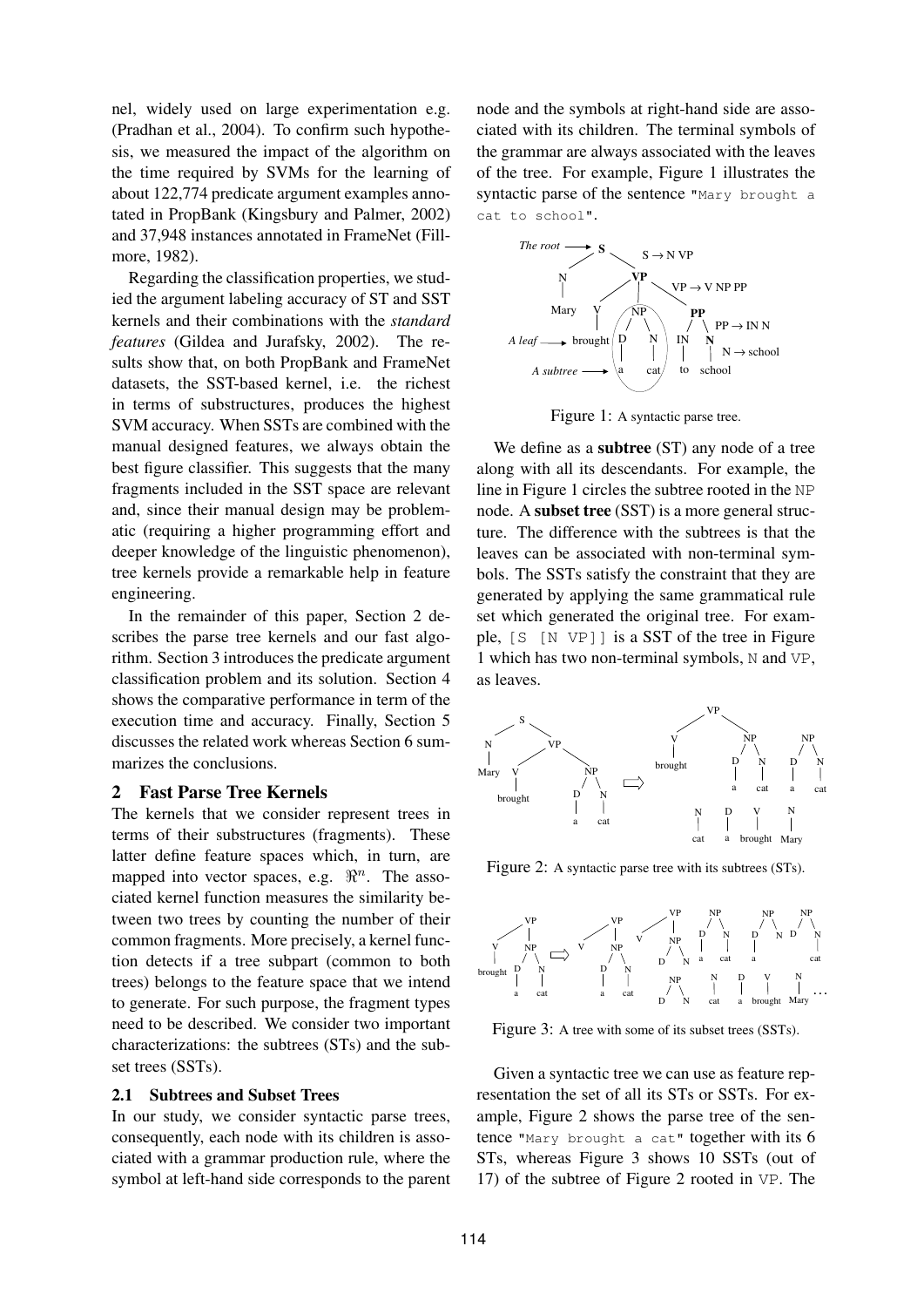high different number of substructures gives an intuitive quantification of the different information level between the two tree-based representations.

#### **2.2 The Tree Kernel Functions**

The main idea of tree kernels is to compute the number of the common substructures between two trees  $T_1$  and  $T_2$  without explicitly considering the whole fragment space. For this purpose, we slightly modified the kernel function proposed in (Collins and Duffy, 2002) by introducing a parameter  $\sigma$  which enables the ST or the SST evaluation.

Given the set of fragments  $\{f_1, f_2, ...\} = \mathcal{F}$ , we defined the indicator function  $I_i(n)$  which is equal 1 if the target  $f_i$  is rooted at node n and 0 otherwise. We define

$$
K(T_1, T_2) = \sum_{n_1 \in N_{T_1}} \sum_{n_2 \in N_{T_2}} \Delta(n_1, n_2) \qquad (1)
$$

where  $N_{T_1}$  and  $N_{T_2}$  are the sets of the  $T_1$ 's and  $T_2$ 's nodes, respectively and  $\Delta(n_1,n_2)$  =  $\sum_{i=1}^{|\mathcal{F}|} I_i(n_1) I_i(n_2)$ . This latter is equal to the number of common fragments rooted in the  $n_1$  and  $n_2$  nodes. We can compute  $\Delta$  as follows:

- 1. if the productions at  $n_1$  and  $n_2$  are different then  $\Delta(n_1,n_2)=0;$
- 2. if the productions at  $n_1$  and  $n_2$  are the same, and  $n_1$  and  $n_2$  have only leaf children (i.e. they are pre-terminals symbols) then  $\Delta(n_1, n_2) = 1;$
- 3. if the productions at  $n_1$  and  $n_2$  are the same, and  $n_1$  and  $n_2$  are not pre-terminals then

$$
\Delta(n_1, n_2) = \prod_{j=1}^{nc(n_1)} (\sigma + \Delta(c_{n_1}^j, c_{n_2}^j))
$$
 (2)

where  $\sigma \in \{0, 1\}$ ,  $nc(n_1)$  is the number of the children of  $n_1$  and  $c_n^j$  is the *j*-th child of the node  $n.$  Note that, since the productions are the same,  $nc(n_1) = nc(n_2)$ .

When  $\sigma = 0$ ,  $\Delta(n_1, n_2)$  is equal 1 only if  $\forall j \quad \Delta(c_{n_1}^j, c_{n_2}^j) = 1$ , i.e. all the productions associated with the children are identical. By recursively applying this property, it follows that the subtrees in  $n_1$  and  $n_2$  are identical. Thus, Eq. 1 evaluates the subtree (ST) kernel. When  $\sigma = 1$ ,  $\Delta(n_1,n_2)$  evaluates the number of SSTs common to  $n_1$  and  $n_2$  as proved in (Collins and Duffy, 2002).

Additionally, we study some variations of the above kernels which include the leaves in the fragment space. For this purpose, it is enough to add the condition:

0. if  $n_1$  and  $n_2$  are leaves and their associated symbols are equal then  $\Delta(n_1, n_2) = 1$ ,

to the recursive rule set for the  $\Delta$  evaluation (Zhang and Lee, 2003). We will refer to such extended kernels as ST+bow and SST+bow (*bag-ofwords*).

Moreover, we add the decay factor  $\lambda$  by modifying steps  $(2)$  and  $(3)$  as follows<sup>1</sup>:

2. 
$$
\Delta(n_1, n_2) = \lambda
$$
,  
3.  $\Delta(n_1, n_2) = \lambda \prod_{j=1}^{nc(n_1)} (\sigma + \Delta(c_{n_1}^j, c_{n_2}^j)).$ 

The computational complexity of Eq. 1 is  $O(|N_{T_1}| \times |N_{T_2}|)$ . We will refer to this basic implementation as the Quadratic Tree Kernel (QTK). However, as observed in (Collins and Duffy, 2002) this worst case is quite unlikely for the syntactic trees of natural language sentences, thus, we can design algorithms that run in linear time on average.

```
function Evaluate Pair Set(Tree T_1, T_2) returns NODE PAIR SET;
LIST L_1, L_2;
NODE PAIR SET N_n;
begin
   L_1 = T_1.ordered_list;
   L_2 = T_2 ordered list; /*the lists were sorted at loading time*/
   n_1 = extract(L_1); /*get the head element and*/
   n_2 = \text{extract}(L_2); /*remove it from the list*/
   while (n_1 and n_2 are not NULL)
      if (production of(n_1) > production of(n_2))
         then n_2 = extract(L_2);
         else if (production of(n_1) < production of(n_2))
            then n_1 = extract(L_1);
            else
               while (production of(n_1) == production of(n_2))
                   while (production of(n_1) == production of(n_2))
                      add(\langle n_1, n_2 \rangle, N_p);n2=get next elem(L2); /*get the head element
                      and move the pointer to the next element*/
                   end
                  n_1 = extract(L_1);
                  reset(L_2); /*set the pointer at the first element*/
               end
   end
   return N_p;
end
```
Table 1: Pseudo-code for fast evaluation of the node pair sets used in the fast Tree Kernel.

#### **2.3 A Fast Tree Kernel (FTK)**

To compute the kernels defined in the previous section, we sum the  $\Delta$  function for each pair  $\langle n_1, n_2 \rangle \in N_{T_1} \times N_{T_2}$  (Eq. 1). When the productions associated with  $n_1$  and  $n_2$  are different, we can avoid to evaluate  $\Delta(n_1,n_2)$  since it is 0.

<sup>1</sup>To have a similarity score between 0 and 1, we also apply the normalization in the kernel space, i.e.  $K'(T_1, T_2) =$  $\frac{K(T_1,T_2)}{\sqrt{K(T_1,T_1)\times K(T_2,T_2)}}$ .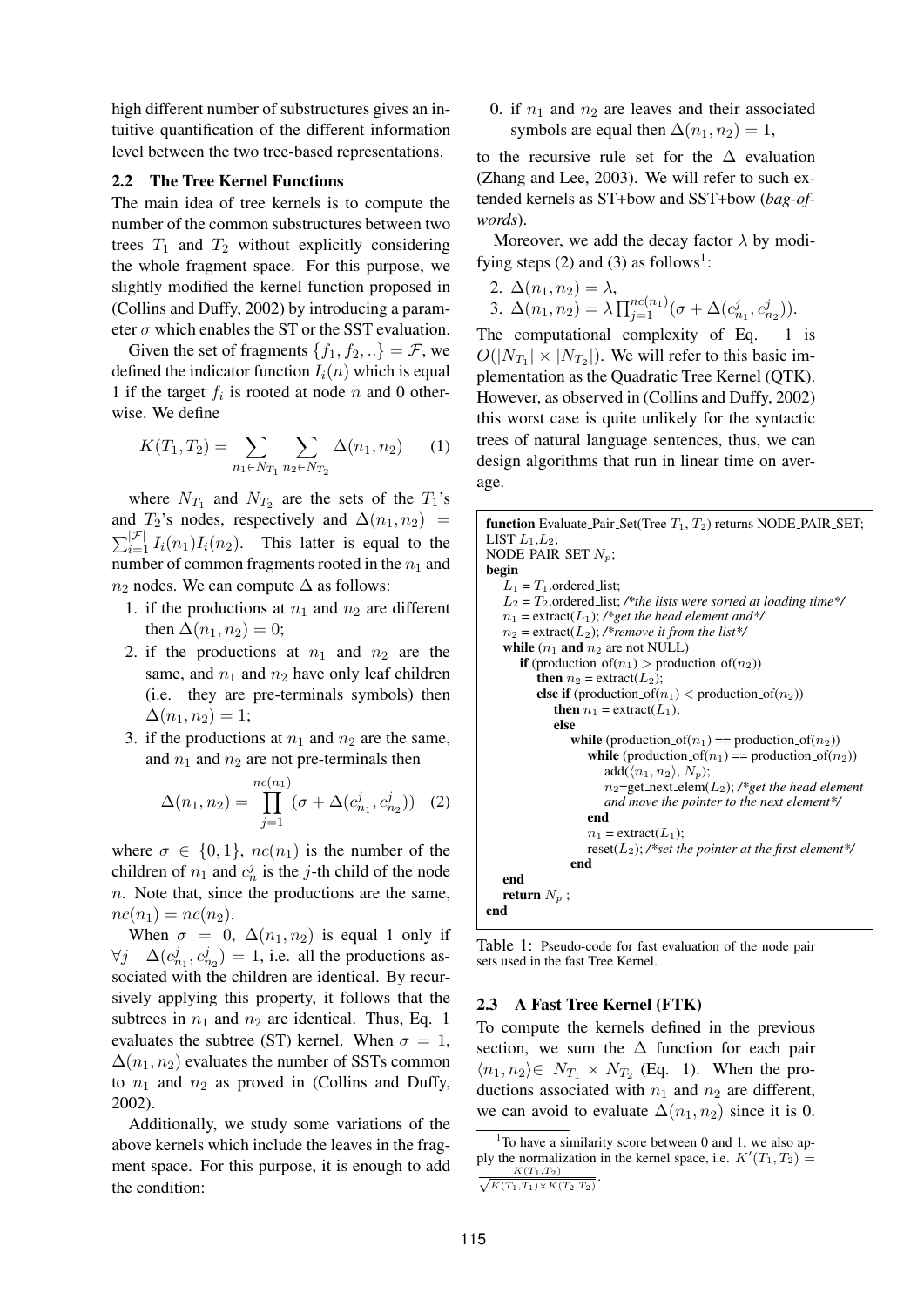

Figure 4: Tree substructure space for predicate argument classification.

Thus, we look for a node pair set  $N_p = \{(n_1, n_2) \in$  $N_{T_1}\times N_{T_2} : p(n_1)=p(n_2) \},$  where  $p(n)$  returns the production rule associated with  $n$ .

To efficiently build  $N_p$ , we (i) extract the  $L_1$  and  $L_2$  lists of the production rules from  $T_1$  and  $T_2$ , (ii) sort them in the alphanumeric order and (iii) scan them to find the node pairs  $\langle n_1,n_2 \rangle$  such that  $(p(n_1) = p(n_2)) \in L_1 \cap L_2$ . Step (iii) may require only  $O(|N_{T_1}| + |N_{T_2}|)$  time, but, if  $p(n_1)$  appears  $r_1$  times in  $T_1$  and  $p(n_2)$  is repeated  $r_2$  times in  $T_2$ , we need to consider  $r_1 \times r_2$  pairs. The formal algorithm is given in Table 1.

Note that:

(a) The list sorting can be done only once at the data preparation time (i.e. before training) in  $O(|N_{T_1}| \times log(|N_{T_1}|)).$ 

(b) The algorithm shows that the worst case occurs when the parse trees are both generated using only one production rule, i.e. the two internal while cycles carry out  $|N_{T_1}| \times |N_{T_2}|$  iterations. In contrast, two identical parse trees may generate a linear number of non-null pairs if there are few groups of nodes associated with the same production rule.

(c) Such approach is perfectly compatible with the dynamic programming algorithm which computes  $\Delta$ . In fact, the only difference with the original approach is that the matrix entries corresponding to pairs of different production rules are not considered. Since such entries contain null values they do not affect the application of the original dynamic programming. Moreover, the order of the pair evaluation can be established at run time, starting from the root nodes towards the children.

# **3 A Semantic Application of Parse Tree Kernels**

An interesting application of the SST kernel is the classification of the predicate argument structures defined in PropBank (Kingsbury and Palmer, 2002) or FrameNet (Fillmore, 1982). Figure 4 shows the parse tree of the sentence: "Mary brought a cat to school" along with the predicate argument annotation proposed in the Prop-Bank project. Only verbs are considered as predicates whereas arguments are labeled sequentially from ARG0 to ARG9.

Also in FrameNet predicate/argument information is described but for this purpose richer semantic structures called Frames are used. The Frames are schematic representations of situations involving various participants, properties and roles in which a word may be typically used. Frame elements or semantic roles are arguments of predicates called target words. For example the following sentence is annotated according to the AR-REST frame:

 $[Time$  One Saturday night  $\left[$   $\right]$   $\left[$   $_{\textit{Authorities}}$  police in Brooklyn  $\big|$   $\big[Target$  apprehended  $\big]$   $\big[$   $\big[$   $\big[$   $\big[$   $\big[$   $\big[$   $\big[$   $\big[$   $\big[$   $\big[$   $\big[$   $\big[$   $\big[$   $\big[$   $\big[$   $\big[$   $\big[$   $\big[$   $\big[$   $\big[$   $\big[$   $\big[$   $\big[$   $\big[$   $\big[$   $\big[$   $\big[$   $\big[$   $\big[$   $\big[$ sixteen teenagers].

The roles *Suspect* and *Authorities* are specific to the frame.

The common approach to learn the classification of predicate arguments relates to the extraction of features from the syntactic parse tree of the target sentence. In (Gildea and Jurafsky, 2002) seven different features<sup>2</sup>, which aim to capture the relation between the predicate and its arguments, were proposed. For example, the *Parse Tree Path* of the pair  $\langle$  brought, ARG1 $\rangle$  in the syntactic tree of Figure 4 is  $V \uparrow VP \downarrow NP$ . It encodes the dependency between the predicate and the argument as a sequence of nonterminal labels linked by direction symbols (up or down).

An alternative tree kernel representation, proposed in (Moschitti, 2004), is the selection of the minimal tree subset that includes a predicate with only one of its arguments. For example, in Figure 4, the substructures inside the three frames are the semantic/syntactic structures associated with the three arguments of the verb *to bring*, i.e.  $S_{ARG0}$ ,  $S_{ARG1}$  and  $S_{ARGM}$ .

Given a feature representation of predicate ar-

<sup>2</sup>Namely, they are *Phrase Type*, *Parse Tree Path*, *Predicate Word*, *Head Word*, *Governing Category*, *Position* and *Voice*.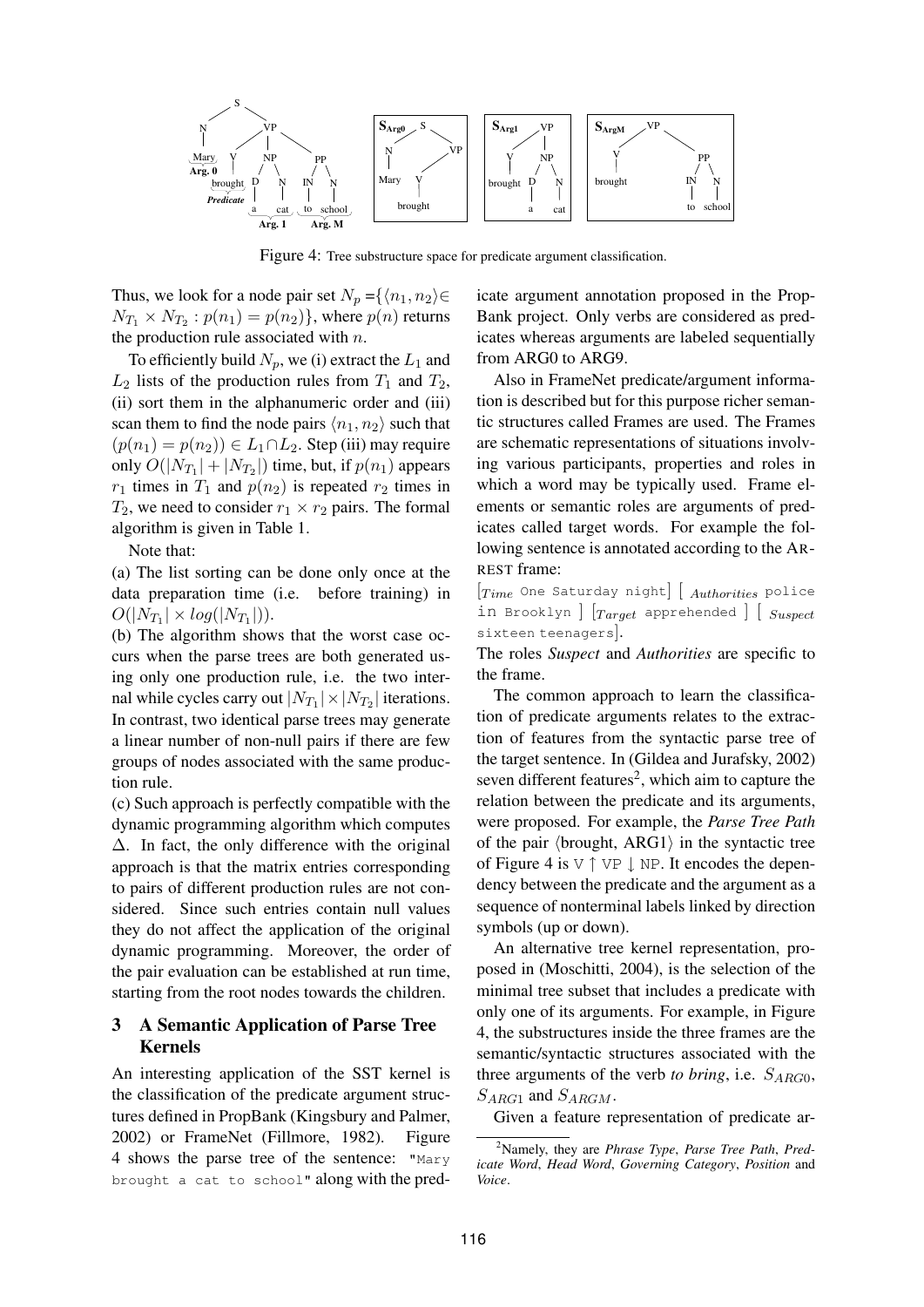guments, we can build an individual ONE-vs-ALL (OVA) classifier  $C_i$  for each argument i. As a final decision of the multiclassifier, we select the argument type  $ARG_t$  associated with the maximum value among the scores provided by the  $C_i$ , i.e.  $t = argmax_{i \in S} score(C_i)$ , where S is the set of argument types. We adopted the OVA approach as it is simple and effective as showed in (Pradhan et al., 2004).

Note that the representation in Figure 4 is quite intuitive and, to conceive it, the designer requires much less linguistic knowledge about semantic roles than those necessary to define relevant features manually. To understand such point, we should make a step back before Gildea and Jurafsky defined the first set of features for Semantic Role Labeling (SRL). The idea that syntax may have been useful to derive semantic information was already inspired by linguists, but from a machine learning point of view, to decide which tree fragments may have been useful for semantic role labeling was not an easy task. In principle, the designer should have had to select and experiment all possible tree subparts. This is exactly what the tree kernels can automatically do: the designer just need to roughly select the interesting whole subtree (correlated with the linguistic phenomenon) and the tree kernel will generate all possible syntactic features from it. The task of selecting the most relevant substructures is carried out by the kernel machines themselves.

### **4 The Experiments**

The aim of the experiments is twofold. On the one hand, we show that the FTK running time is linear on the average case and is much faster than QTK. This is accomplished by measuring the learning time and the average kernel computation time. On the other hand, we study the impact of the different tree based kernels on the predicate argument classification accuracy.

### **4.1 Experimental Set-up**

We used two different corpora: PropBank (www.cis.upenn.edu/∼ace) along with PennTree bank 2 (Marcus et al., 1993) and FrameNet.

PropBank contains about 53,700 sentences and a fixed split between training and testing which has been used in other researches, e.g. (Gildea and Palmer, 2002; Pradhan et al., 2004). In this split, sections from 02 to 21 are used for training, section 23 for testing and sections 1 and 22 as developing set. We considered a total of 122,774 and

7,359 arguments (from ARG0 to ARG9, ARGA and ARGM) in training and testing, respectively. Their tree structures were extracted from the Penn Treebank. It should be noted that the main contribution to the global accuracy is given by ARG0, ARG1 and ARGM.

From the FrameNet corpus (http://www.icsi .berkeley.edu/∼framenet), we extracted all 24,558 sentences of the 40 Frames selected for the *Automatic Labeling of Semantic Roles* task of Senseval 3 (www.senseval.org). We mapped together the semantic roles having the same name and we considered only the 18 most frequent roles associated with verbal predicates, for a total of 37,948 arguments. We randomly selected 30% of sentences for testing and 70% for training. Additionally, 30% of training was used as a *validationset*. Note that, since the FrameNet data does not include deep syntactic tree annotation, we processed the FrameNet data with Collins' parser (Collins, 1997), consequently, the experiments on FrameNet relate to automatic syntactic parse trees.

The classifier evaluations were carried out with the SVM-light-TK software available at http://ai-nlp.info.uniroma2.it/moschitti/ which encodes ST and SST kernels in the SVMlight software (Joachims, 1999). We used the default linear (Linear) and polynomial (Poly) kernels for the evaluations with the standard features defined in (Gildea and Jurafsky, 2002). We adopted the default regularization parameter (i.e., the average of  $1/||\vec{x}||$ ) and we tried a few cost-factor values (i.e.,  $j \in \{1, 3, 7, 10, 30, 100\}$ ) to adjust the rate between Precision and Recall on the *validation-set*.

For the ST and SST kernels, we derived that the best  $\lambda$  (see Section 2.2) were 1 and 0.4, respectively. The classification performance was evaluated using the  $F_1$  measure<sup>3</sup> for the single arguments and the accuracy for the final multiclassifier. This latter choice allows us to compare our results with previous literature work, e.g. (Gildea and Jurafsky, 2002; Pradhan et al., 2004).

### **4.2 Time Complexity Experiments**

In this section we compare our Fast Tree Kernel (FTK) approach with the Quadratic Tree Kernel (QTK) algorithm. The latter refers to the naive evaluation of Eq. 1 as presented in (Collins and Duffy, 2002).

 ${}^{3}F_{1}$  assigns equal importance to Precision P and Recall R, i.e.  $f_1 = \frac{2P \times R}{P + R}$ .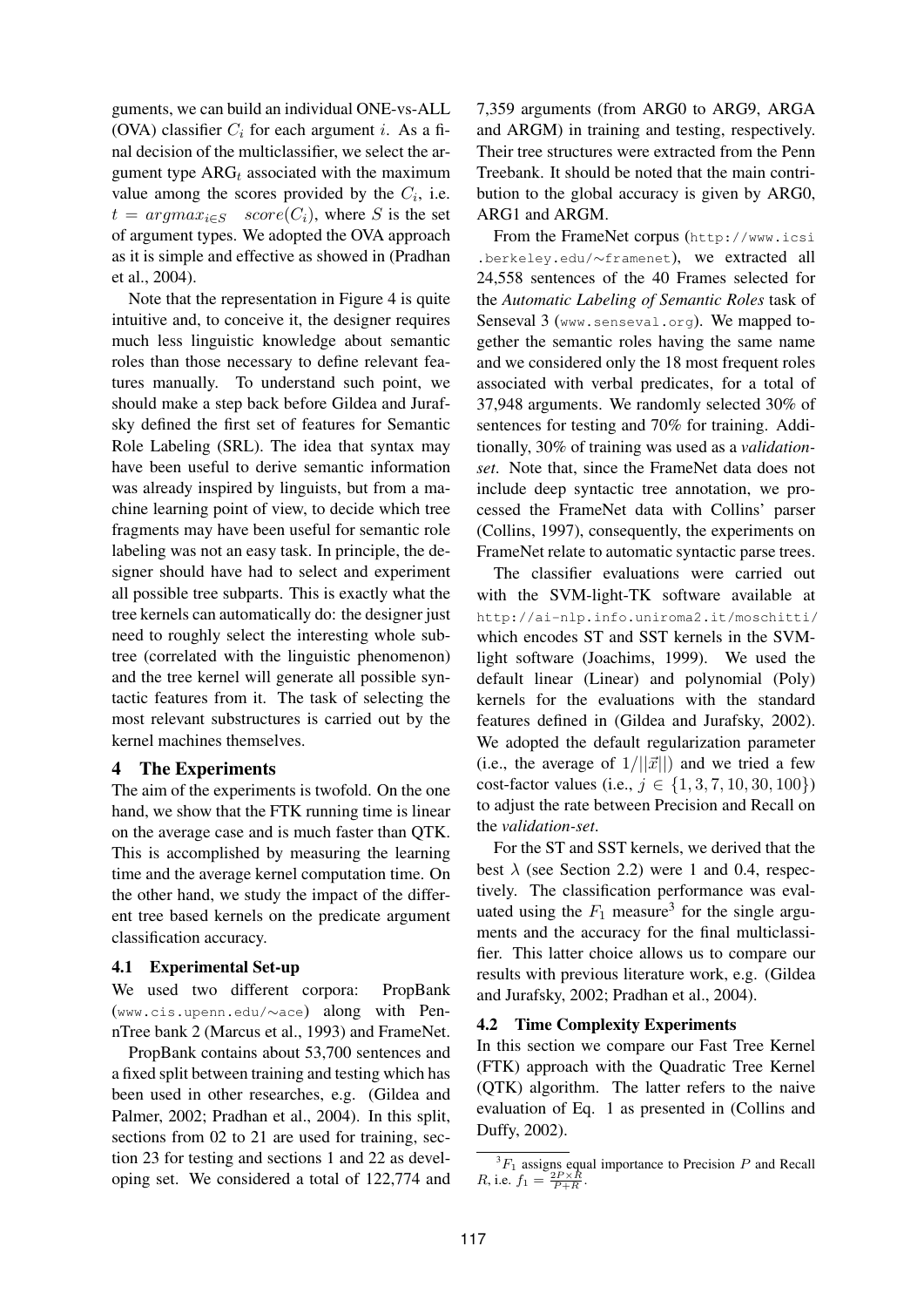Figure 5 shows the learning time<sup>4</sup> of the SVMs using QTK and FTK (over the SST structures) for the classification of one large argument (i.e. ARG0), according to different percentages of training data. We note that, with 70% of the training data, FTK is about 10 times faster than QTK. With all the training data FTK terminated in 6 hours whereas QTK required more than 1 week.



Figure 5: ARG0 classifier learning time according to different training percentages.



Figure 6: Average time in seconds for the QTK and FTK evaluations.



Figure 7: Multiclassifier accuracy according to different training set percentages.

The above results are quite interesting because they show that (1) we can use tree kernels with SVMs on huge training sets, e.g. on 122,774 instances and (2) the time needed to converge is approximately the one required by SVMs when using polynomial kernel. This latter shows the minimal complexity needed to work in the dual space.

To study the FTK running time, we extracted from PennTree bank the first  $500$  trees<sup>5</sup> containing exactly  $n$  nodes, then, we evaluated all 25,000 possible tree pairs. Each point of the Figure 6 shows the average computation time on all the tree pairs of a fixed size n.

In the figures, the trend lines which best interpolates the experimental values are also shown. It clearly appears that the training time is quadratic as SVMs have quadratic learning time complexity (see Figure 5) whereas the FTK running time has a linear behavior (Figure 6). The QTK algorithm shows a quadratic running time complexity, as expected.

#### **4.3 Accuracy of the Tree Kernels**

In these experiments, we investigate which kernel is the most accurate for the predicate argument classification.

First, we run ST, SST, ST+bow, SST+bow, Linear and Poly kernels over different training-set size of PropBank. Figure 7 shows the learning curves associated with the above kernels for the SVMbased multiclassifier. We note that (a) SSTs have a higher accuracy than STs, (b) *bow* does not improve either ST or SST kernels and (c) in the final part of the plot SST shows a higher gradient than ST, Linear and Poly. This latter produces the best accuracy 90.5% in line with the literature findings using standard features and polynomial SVMs, e.g.  $87.1\%$ <sup>6</sup> in (Pradhan et al., 2004).

Second, in tables 2 and 3, we report the results using all available training data, on PropBank and FrameNet test sets, respectively. Each row of the two tables shows the  $F_1$  measure of the individual classifiers using different kernels whereas the last column illustrates the global accuracy of the multiclassifier.

 $4$ We run the experiments on a Pentium 4, 2GHz, with 1 Gb ram.

<sup>&</sup>lt;sup>5</sup>We measured also the computation time for the incomplete trees associated with the predicate argument structures (see Section 3); we obtained the same results.

 $6$ The small difference (2.4%) is mainly due to the different treatment of ARGMs: we built a single ARGM class for all subclasses, e.g. ARGM-LOC and ARGM-TMP, whereas in (Pradhan et al., 2004), the ARGMs, were evaluated separately.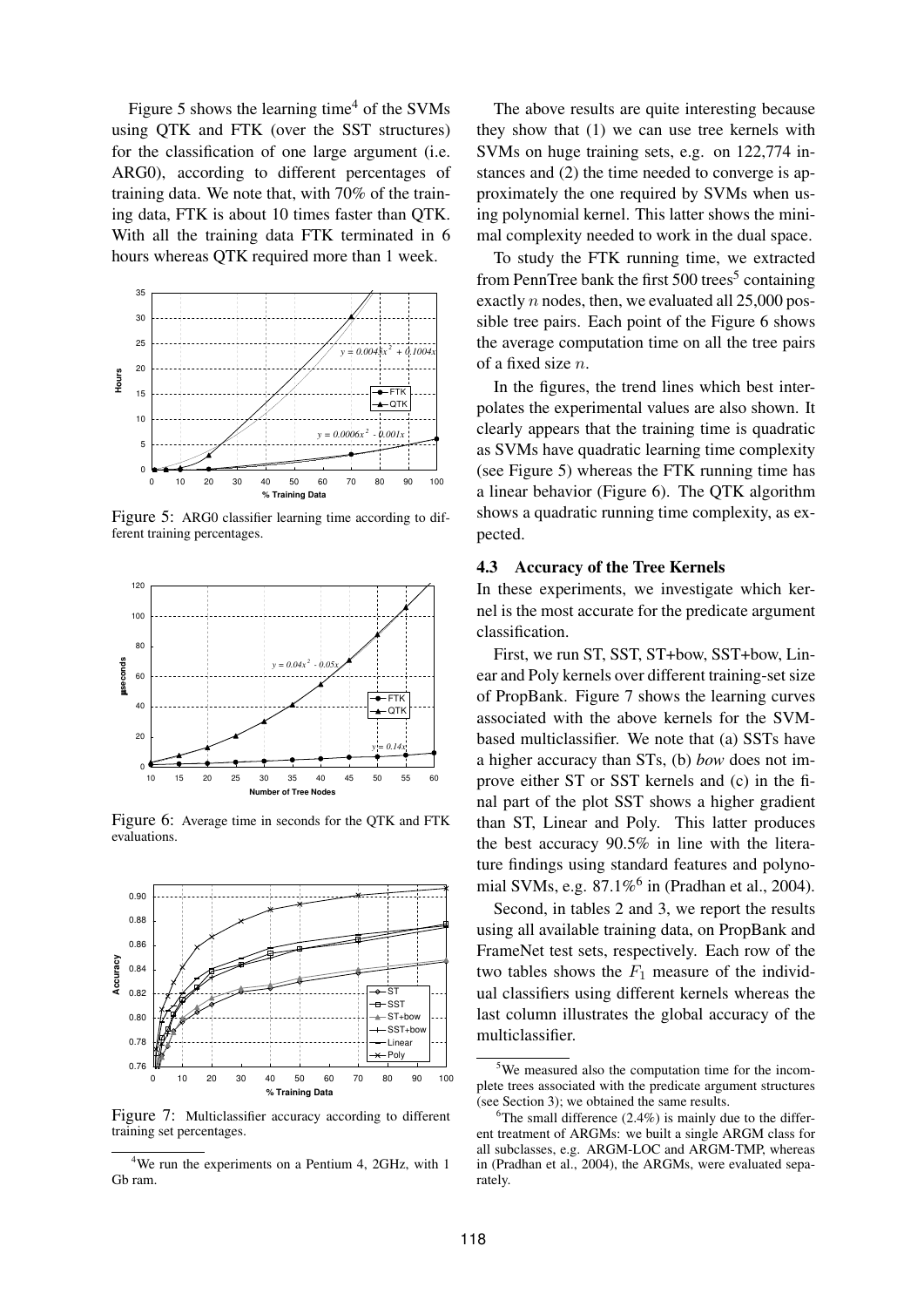We note that, the  $F_1$  of the single arguments across the different kernels follows the same behavior of the global multiclassifier accuracy. On FrameNet, the *bow* impact on the ST and SST accuracy is higher than on PropBank as it produces an improvement of about 1.5%. This suggests that (1) to detect semantic roles, lexical information is very important, (2) *bow* give a higher contribution as errors in POS-tagging make the *word + POS* fragments less reliable and (3) as the FrameNet trees are obtained with the Collins' syntactic parser, tree kernels seem robust to incorrect parse trees.

Third, we point out that the polynomial kernel on flat features is more accurate than tree kernels but the design of such effective features required noticeable knowledge and effort (Gildea and Jurafsky, 2002). On the contrary, the choice of subtrees suitable to syntactically characterize a target phenomenon seems a easier task (see Section 3 for the predicate argument case). Moreover, by combining polynomial and SST kernels, we can improve the classification accuracy (Moschitti, 2004), i.e. tree kernels provide the learning algorithm with many relevant fragments which hardly can be designed by hand. In fact, as many predicate argument structures are quite large (up to 100 nodes) they contain many fragments.

| ARGs        | <b>ST</b> | <b>SST</b> | ST+bow | SST+bow | Linear | Poly |
|-------------|-----------|------------|--------|---------|--------|------|
| ARG0        | 86.5      | 88.0       | 86.9   | 88.4    | 88.6   | 90.6 |
| ARG1        | 83.1      | 87.4       | 82.8   | 86.7    | 85.9   | 90.8 |
| ARG2        | 58.0      | 67.6       | 58.9   | 66.7    | 65.5   | 80.4 |
| ARG3        | 35.7      | 37.5       | 39.3   | 41.2    | 51.9   | 60.4 |
| ARG4        | 62.7      | 65.6       | 63.3   | 63.9    | 66.2   | 70.0 |
| <b>ARGM</b> | 92.0      | 94.2       | 92.0   | 93.7    | 94.9   | 95.3 |
| Acc.        | 84.6      | 87.7       | 84.8   | 87.5    | 87.6   | 90.7 |

Table 2: Evaluation of Kernels on PropBank.

| Roles    | <b>ST</b> | <b>SST</b> | ST+bow | SST+bow | Linear | Poly |
|----------|-----------|------------|--------|---------|--------|------|
| agent    | 86.9      | 87.8       | 89.2   | 90.2    | 89.8   | 91.7 |
| theme    | 76.1      | 79.2       | 78.5   | 80.7    | 82.9   | 90.4 |
| goal     | 77.9      | 78.9       | 78.2   | 80.1    | 80.2   | 85.8 |
| path     | 82.8      | 84.4       | 83.7   | 85.1    | 81.3   | 85.5 |
| manner   | 79.9      | 82.0       | 81.3   | 82.5    | 70.8   | 80.5 |
| source   | 85.6      | 87.7       | 86.9   | 87.8    | 86.5   | 89.8 |
| time     | 76.3      | 78.3       | 77.0   | 79.1    | 61.8   | 68.3 |
| reason   | 75.9      | 77.3       | 78.9   | 81.4    | 82.9   | 86.4 |
| Acc.     | 80.0      | 81.2       | 81.3   | 82.9    | 82.3   | 85.6 |
| 18 roles |           |            |        |         |        |      |

Table 3: Evaluation of the Kernels on FrameNet semantic roles.

Finally, to study the combined kernels, we applied the  $K_1 + \gamma K_2$  formula, where  $K_1$  is either the Linear or the Poly kernel and  $K_2$  is the ST

| Corpus   | Poly | ST+Linear | SST+Linear | $ST+Poly$ | SST+Poly |
|----------|------|-----------|------------|-----------|----------|
| PropBank | 90.7 | 88.6      | 89.4       | 91.       | 91.3     |
| FrameNet | 85.6 | 85.3      | 85.8       |           |          |

Table 4: Multiclassifier accuracy using Kernel Combinations.

or the SST kernel. Table 4 shows the results of four kernel combinations. We note that, (a) STs and SSTs improve Poly (about 0.5 and 2 percent points on PropBank and FrameNet, respectively) and (b) the linear kernel, which uses fewer features than Poly, is more enhanced by the SSTs than STs (for example on PropBank we have 89.4% and 88.6% vs. 87.6%), i.e. Linear takes advantage by the richer feature set of the SSTs. It should be noted that our results of kernel combinations on FrameNet are in contrast with (Moschitti, 2004), where no improvement was obtained. Our explanation is that, thanks to the fast evaluation of FTK, we could carry out an adequate parameterization.

### **5 Related Work**

Recently, several tree kernels have been designed. In the following, we highlight their differences and properties.

In (Collins and Duffy, 2002), the SST tree kernel was experimented with the Voted Perceptron for the parse-tree reranking task. The combination with the original PCFG model improved the syntactic parsing. Additionally, it was alluded that the average execution time depends on the number of repeated productions.

In (Vishwanathan and Smola, 2002), a linear complexity algorithm for the computation of the ST kernel is provided (in the worst case). The main idea is the use of the suffix trees to store partial matches for the evaluation of the string kernel (Lodhi et al., 2000). This can be used to compute the ST fragments once the tree is converted into a string. To our knowledge, ours is the first application of the ST kernel for a natural language task.

In (Kazama and Torisawa, 2005), an interesting algorithm that speeds up the average running time is presented. Such algorithm looks for node pairs that have in common a large number of trees (*malicious nodes*) and applies a transformation to the trees rooted in such nodes to make faster the kernel computation. The results show an increase of the speed similar to the one produced by our method.

In (Zelenko et al., 2003), two kernels over syntactic shallow parser structures were devised for the extraction of linguistic relations, e.g. *personaffiliation*. To measure the similarity between two